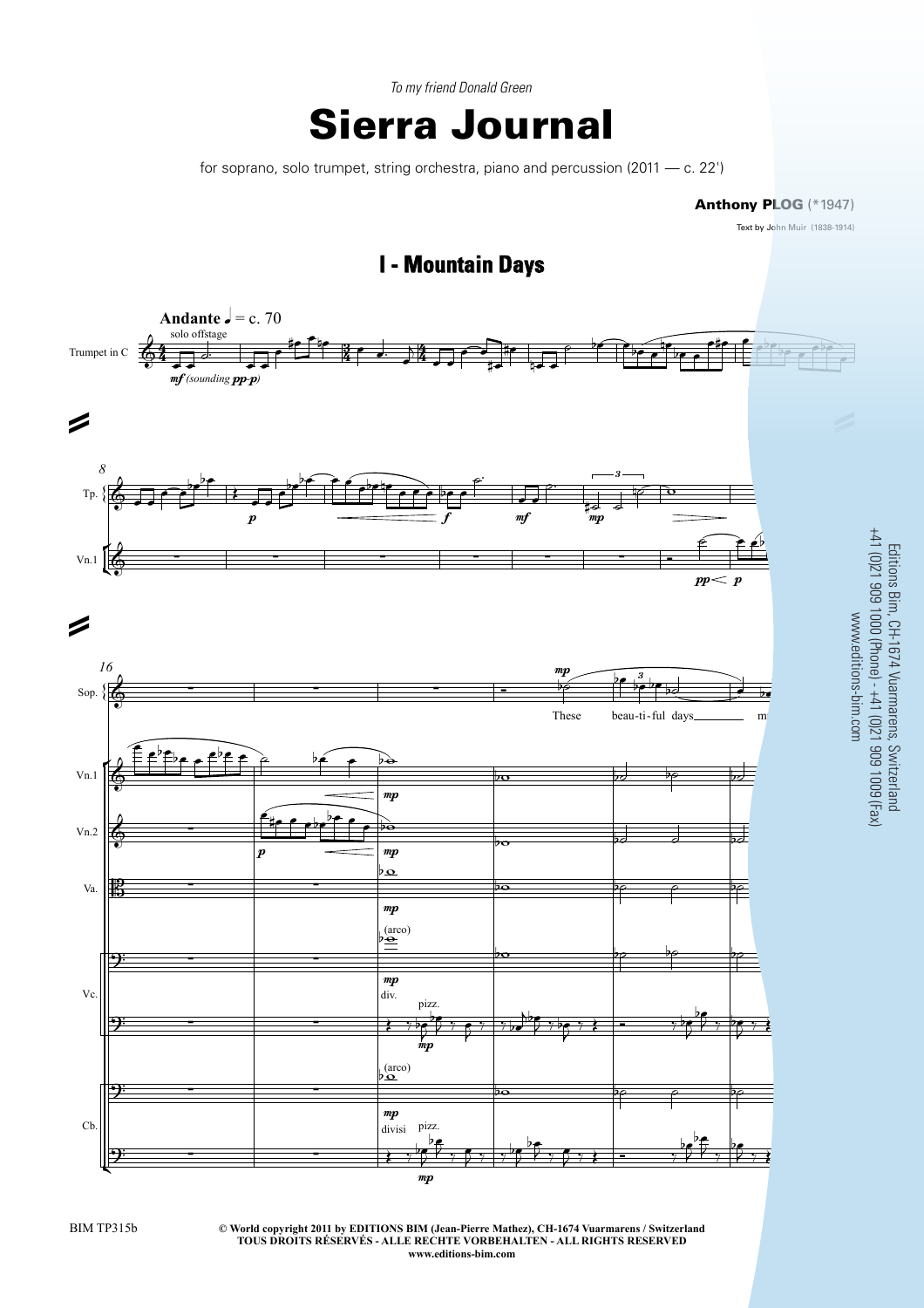



4 <sup>|</sup> *Photocopying/ scanning is illegal — Photocopier/ digitaliser est illégal — Phootokopieren/ digitalisieren ist rechtswiddrig* BIM TP315b

Editions Bim, CH-1674 Vuarmarens, Switzerland +41 (0)21 909 1000 (Phone) - +41 (0)21 909 1009 (Fax)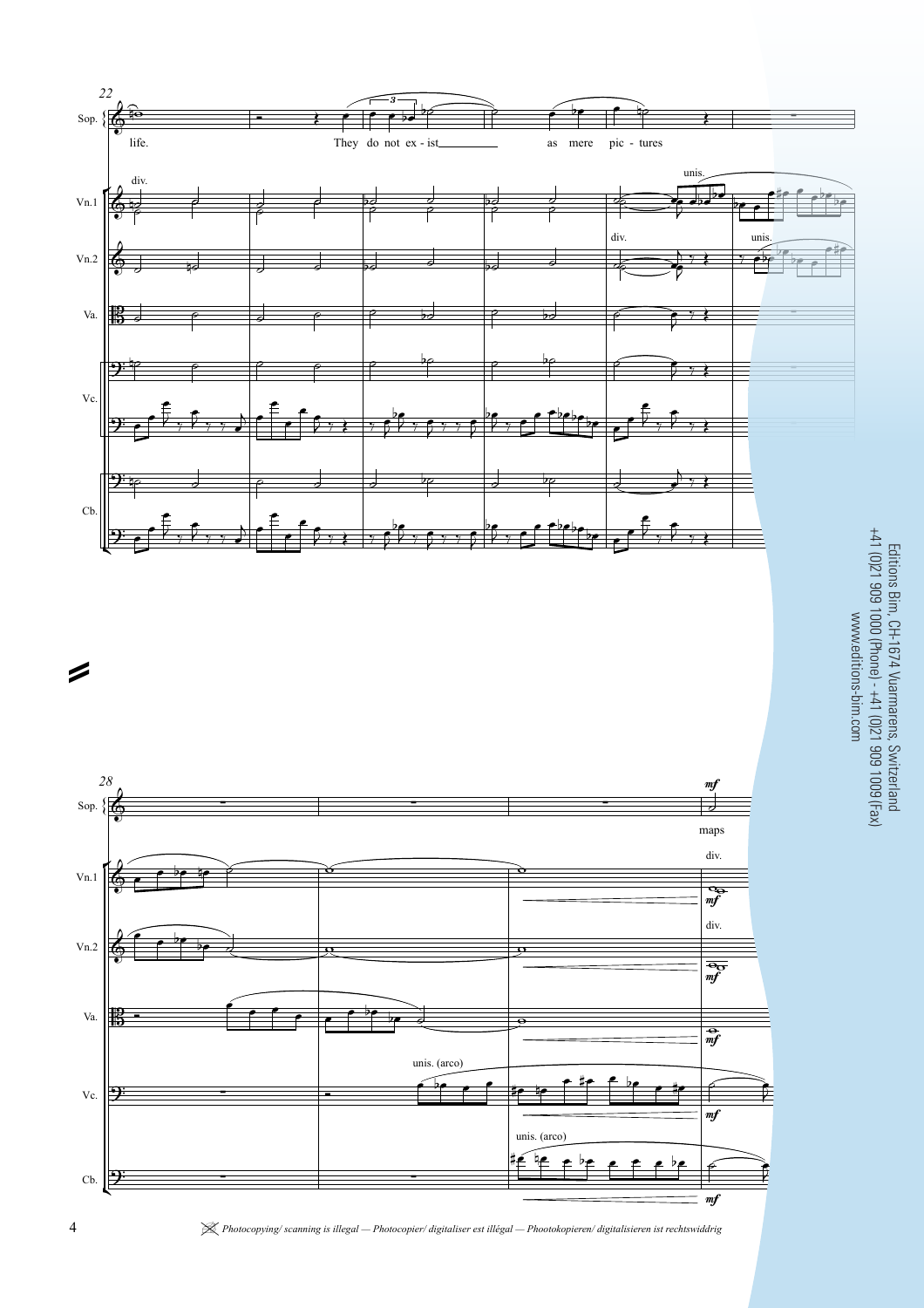

Editions Bim, CH-1674 Vuarmarens, Switzerland<br>+41 (0)21 909 1000 (Phone) - +41 (0)21 909 1009 (Fax)<br>www.editions-bim.com Editions Bim, CH-1674 Vuarmarens, Switzerland +41 (0)21 909 1000 (Phone) - +41 (0)21 909 1009 (Fax)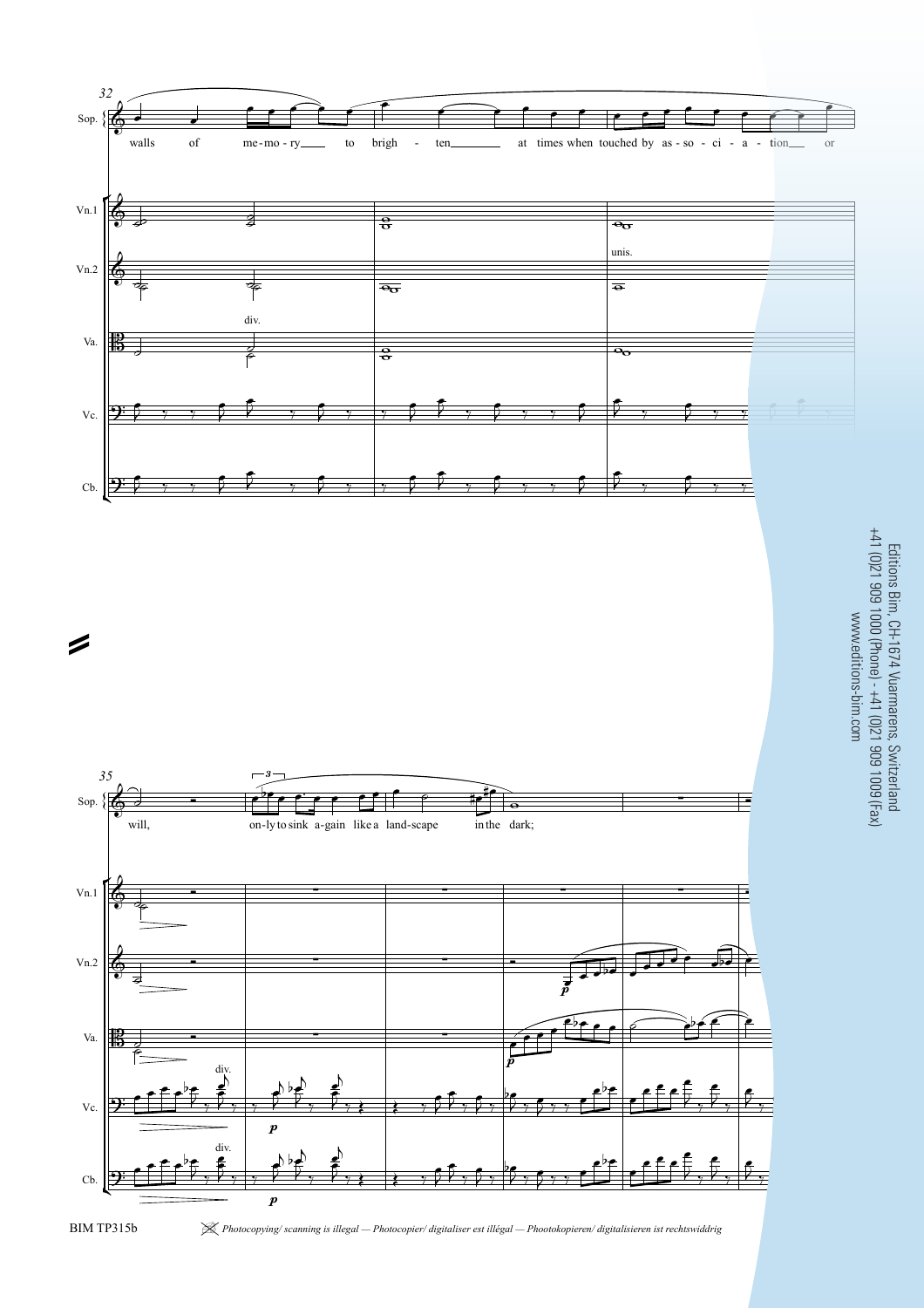

 $\mathcal{L}$  and the set of the set of the set of the set of the set of the set of the set of the set of the set of the set of the set of the set of the set of the set of the set of the set of the set of the set of the set of



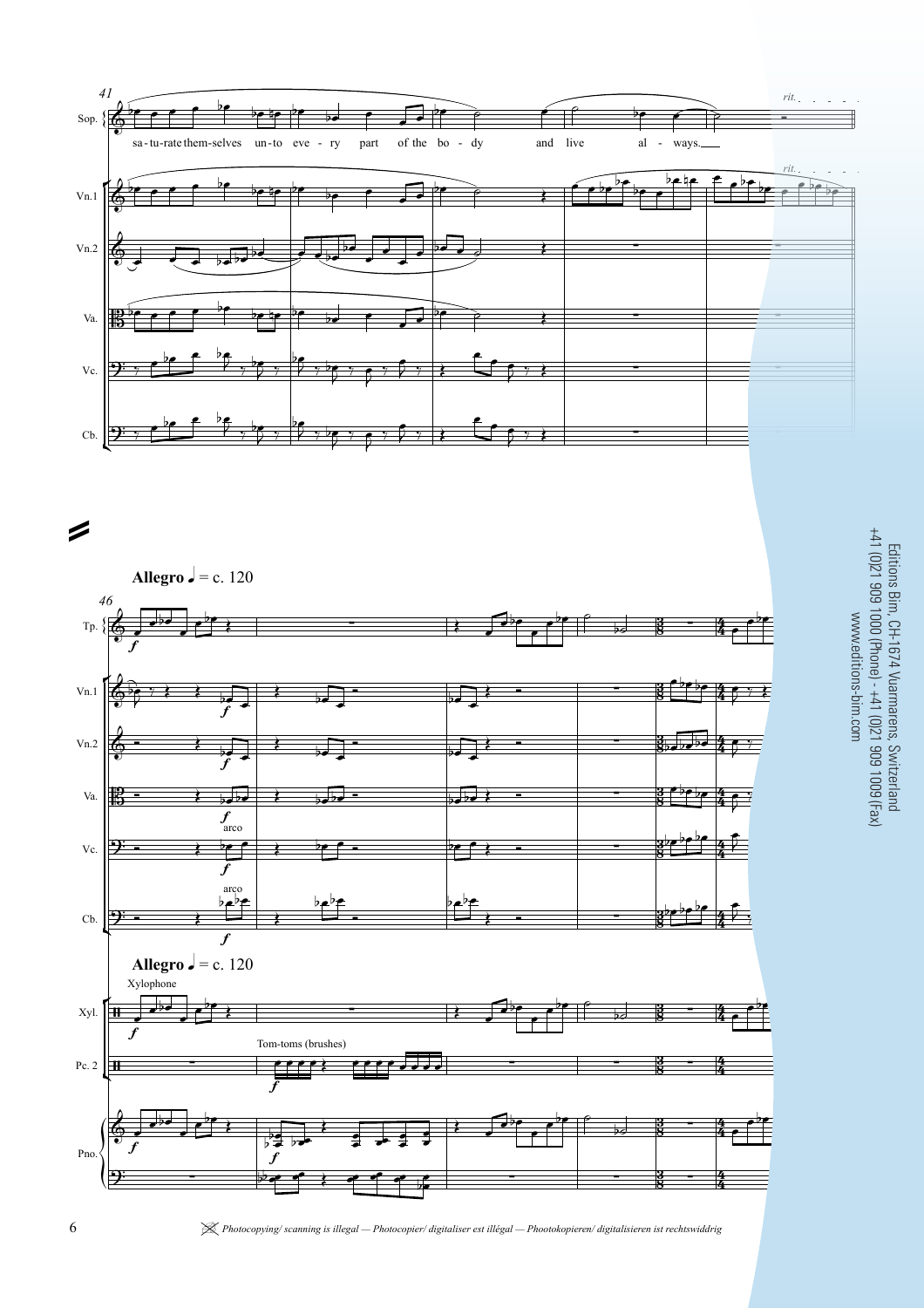

Editions Bim, CH-1674 Vuarmarens, Switzerland<br>+41 (0)21 909 1000 (Phone) - +41 (0)21 909 1009 (Fax) +41 (0)21 909 1000 (Phone) - +41 (0)21 909 1009 (Fax) Editions Bim, CH-1674 Vuarmarens, Switzerland www.editions-bim.com

BIM TP315b <sup>|</sup> *Photocopying/ scanning is illegal — Photocopier/ digitaliser est illégal — Phootokopieren/ digitalisieren ist rechtswiddrig* 7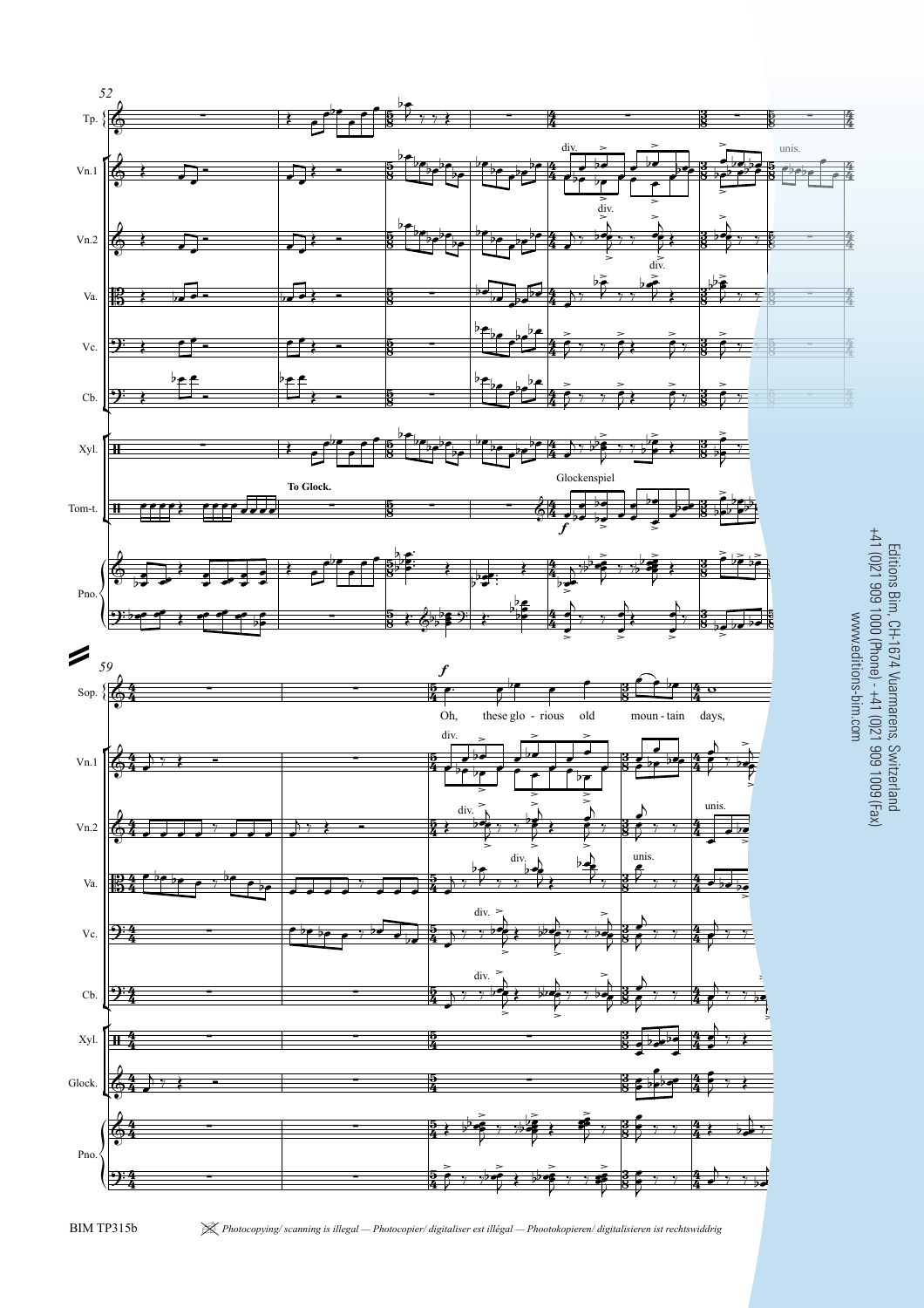





 $\cancel{\mathcal{K}}$  Photocopying/scanning is illegal - Photocopier/digitaliser est illégal - Phootokopieren/digitalisieren ist rechtswiddrig

Editions Bim, CH-1674 Vuarmarens, Switzerland<br>+41 (0)21 909 1000 (Phone) - +41 (0)21 909 1009 (Fax)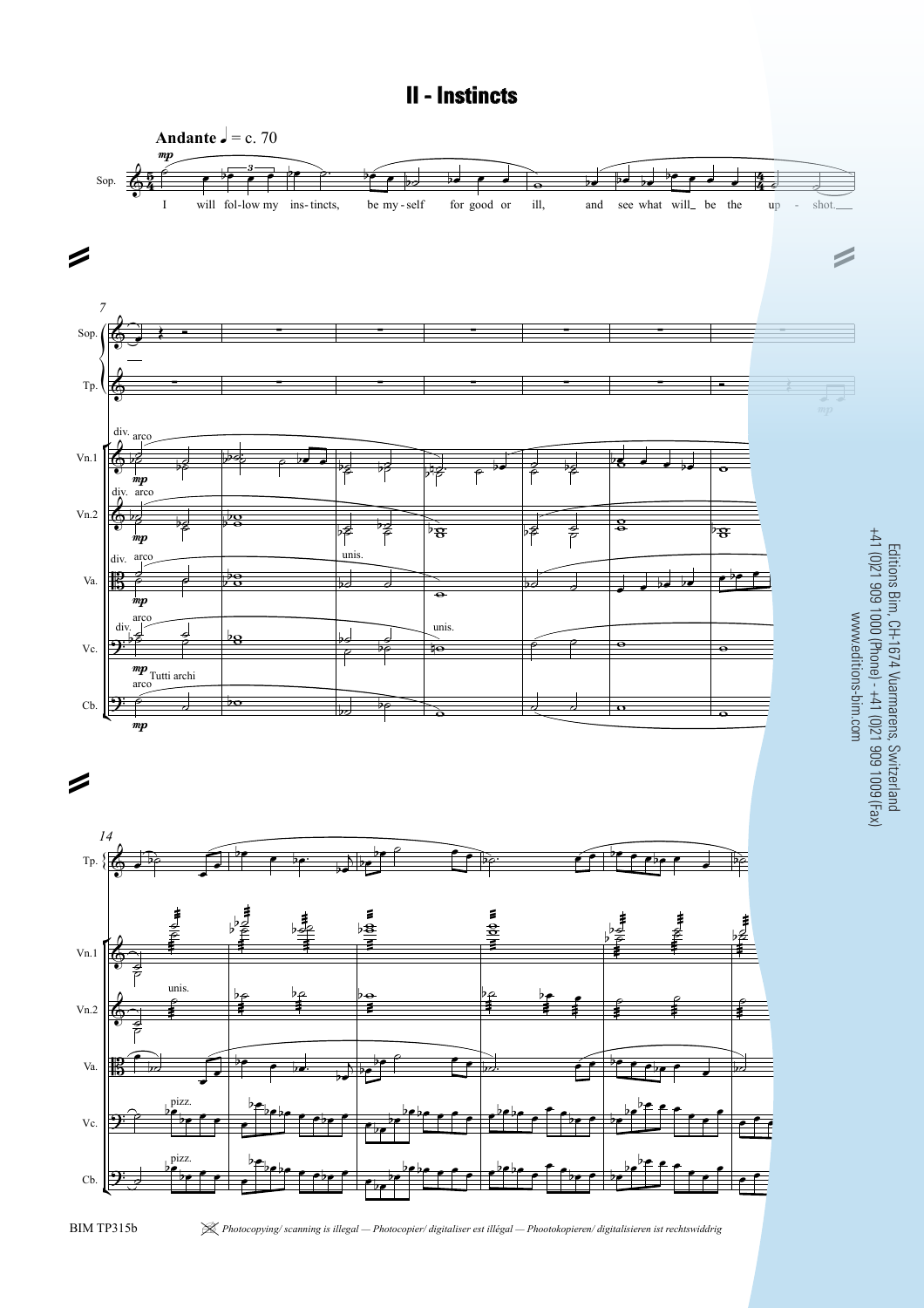





18 <sup>|</sup> *Photocopying/ scanning is illegal — Photocopier/ digitaliser est illégal — Phootokopieren/ digitalisieren ist rechtswiddrig* BIM TP315b

Editions Bim, CH-1674 Vuarmarens, Switzerland +41 (0)21 909 1000 (Phone) - +41 (0)21 909 1009 (Fax) www.editions-bim.com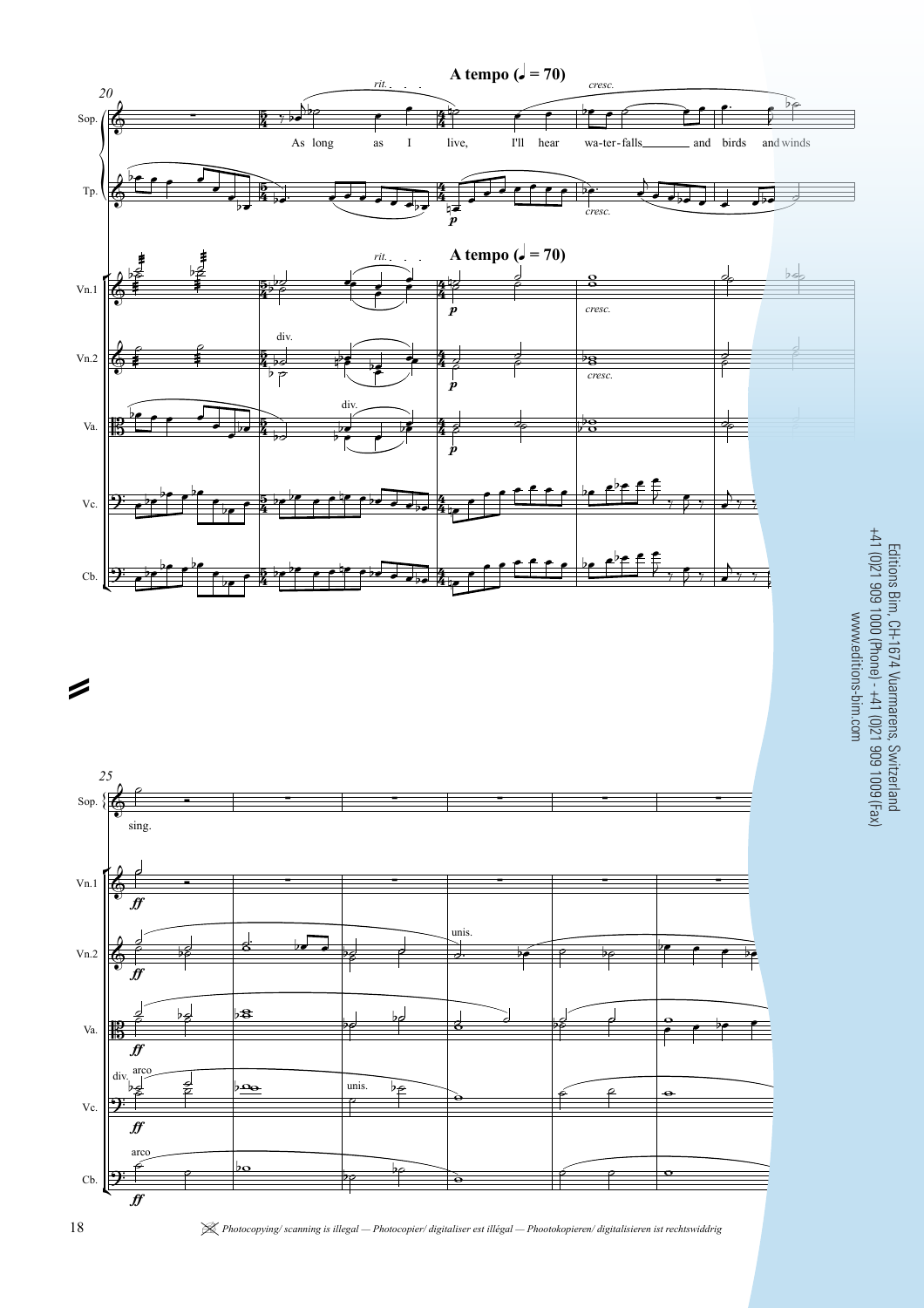

BIM TP315b <sup>|</sup> *Photocopying/ scanning is illegal — Photocopier/ digitaliser est illégal — Phootokopieren/ digitalisieren ist rechtswiddrig* 21

Editions Bim, CH-1674 Vuarmarens, Switzerland<br>+41 (0)21 909 1000 (Phone) - +41 (0)21 909 1009 (Fax) +41 (0)21 909 1000 (Phone) - +41 (0)21 909 1009 (Fax) Editions Bim, CH-1674 Vuarmarens, Switzerland www.editions-bim.com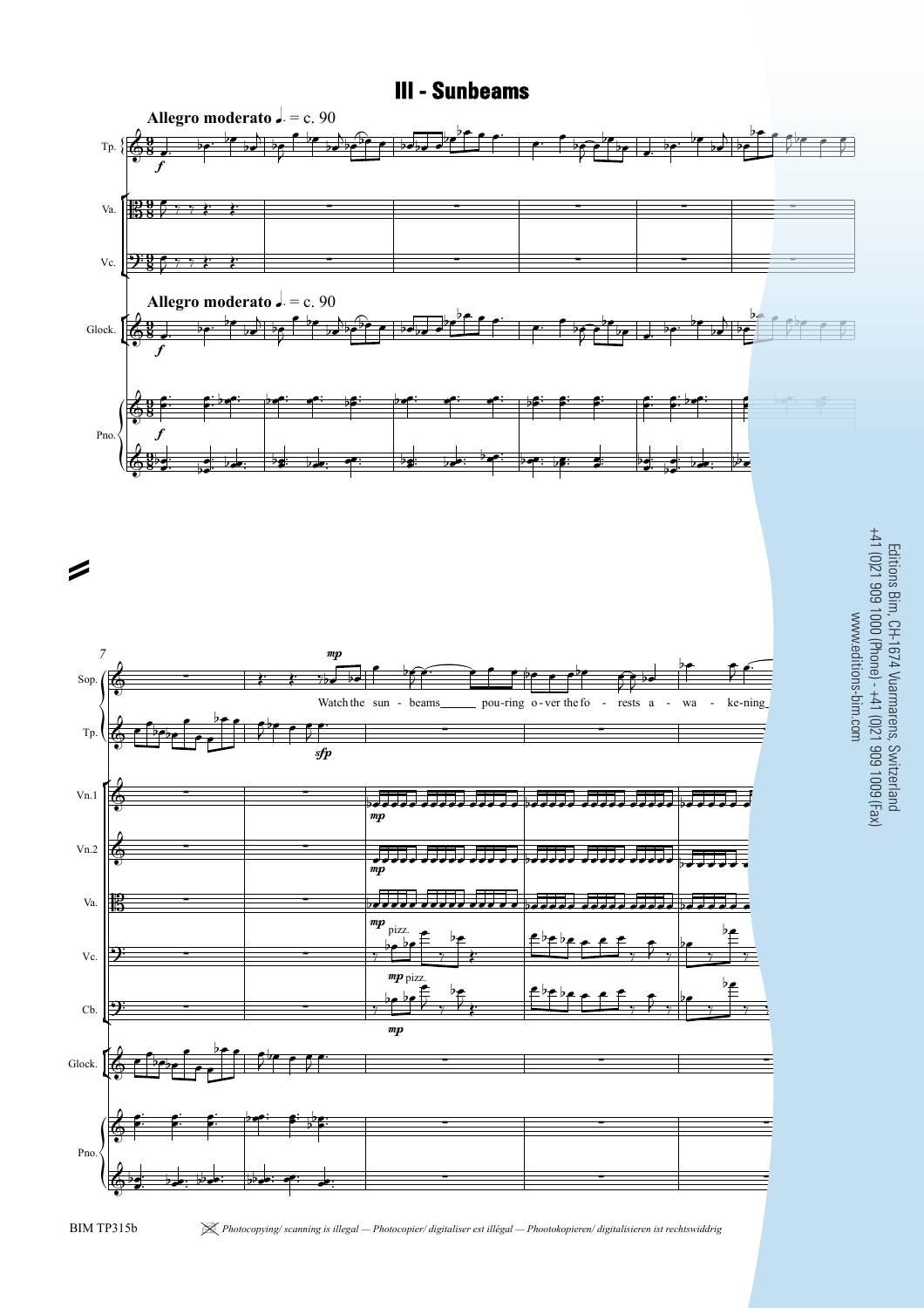



22 <sup>|</sup> *Photocopying/ scanning is illegal — Photocopier/ digitaliser est illégal — Phootokopieren/ digitalisieren ist rechtswiddrig* BIM TP315b

Editions Bim, CH-1674 Vuarmarens, Switzerland +41 (0)21 909 1000 (Phone) - +41 (0)21 909 1009 (Fax)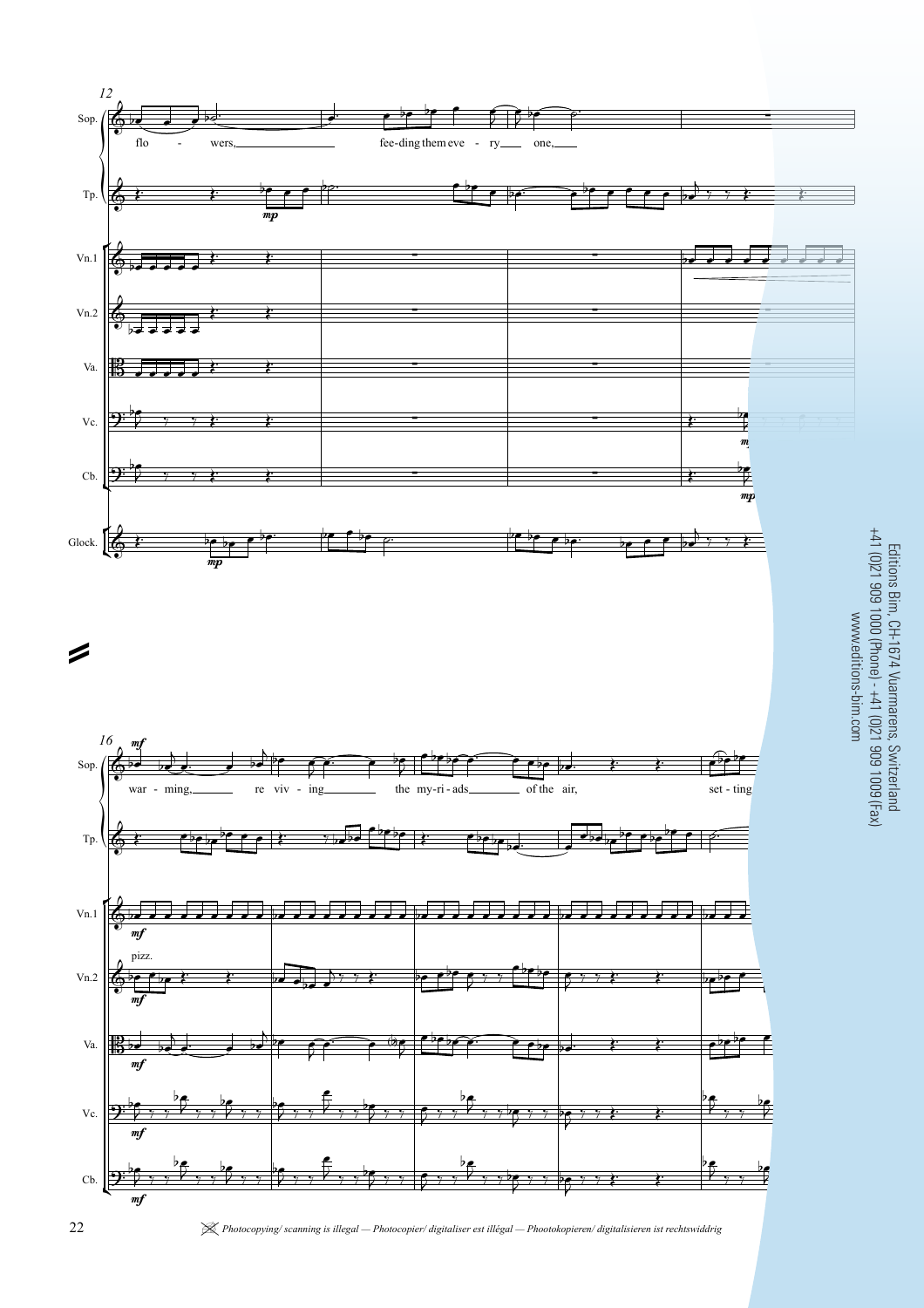





BIM TP315b <sup>|</sup> *Photocopying/ scanning is illegal — Photocopier/ digitaliser est illégal — Phootokopieren/ digitalisieren ist rechtswiddrig* 23

Editions Bim, CH-1674 Vuarmarens, Switzerland +41 (0)21 909 1000 (Phone) - +41 (0)21 909 1009 (Fax) www.editions-bim.com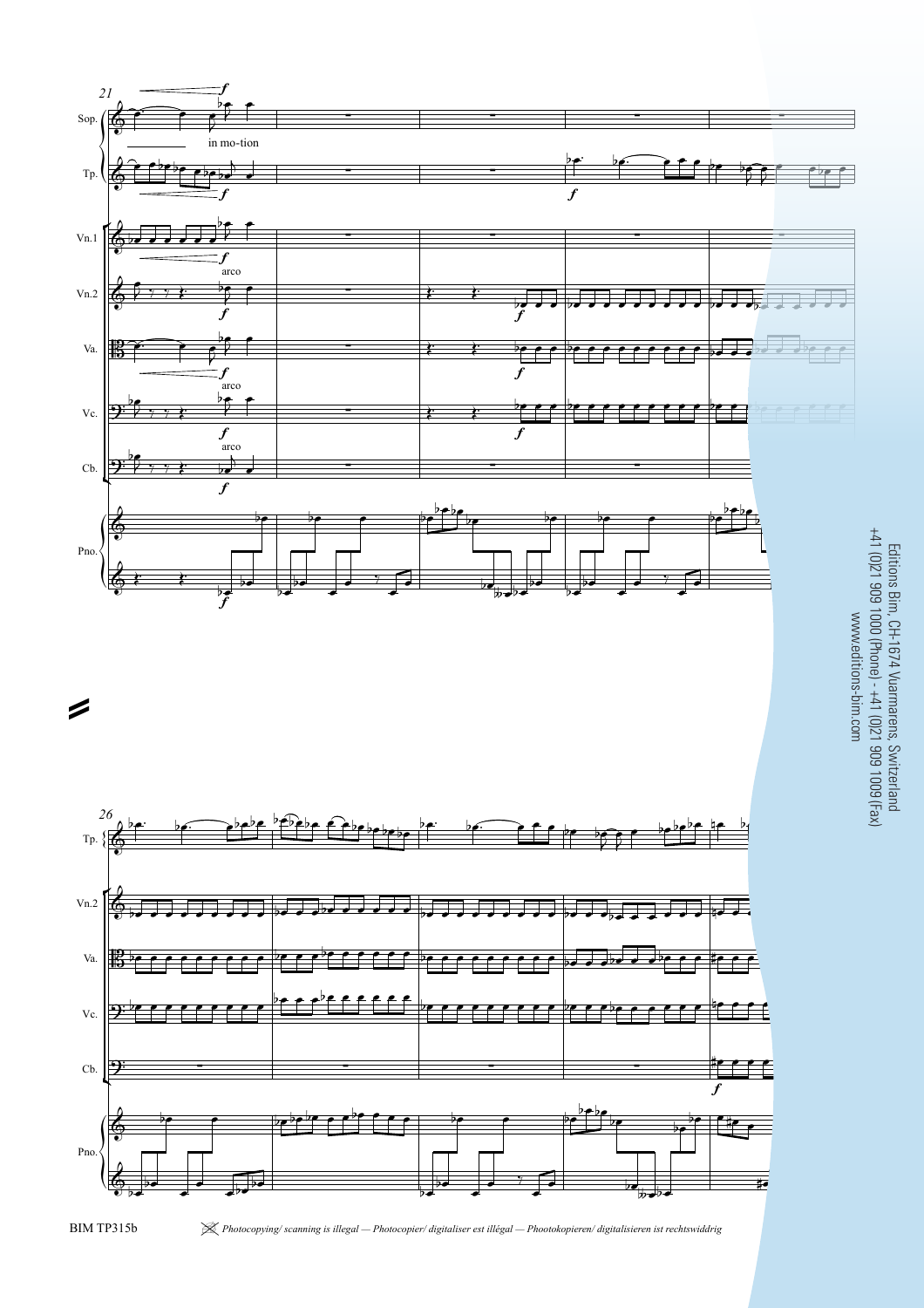

Editions Bim, CH-1674 Vuarmarens, Switzerland +41 (0)21 909 1000 (Phone) - +41 (0)21 909 1009 (Fax) www.editions-bim.com

<sup>24</sup> <sup>|</sup> *Photocopying/ scanning is illegal — Photocopier/ digitaliser est illégal — Phootokopieren/ digitalisieren ist rechtswiddrig* BIM TP315b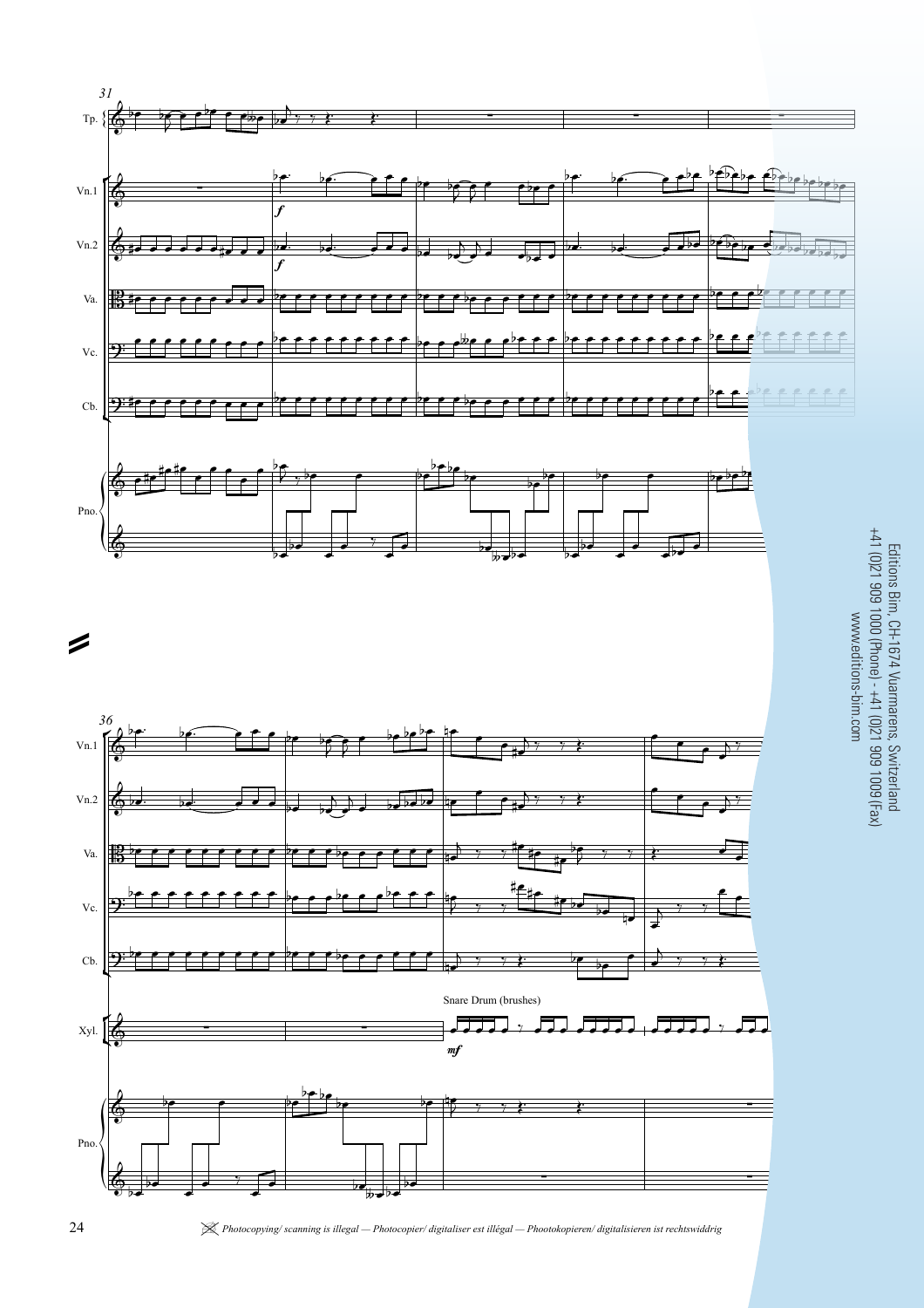

Editions Bim, CH-1674 Vuarmarens, Switzerland<br>+41 (0)21 909 1000 (Phone) - +41 (0)21 909 1009 (Fax) +41 (0)21 909 1000 (Phone) - +41 (0)21 909 1009 (Fax) Editions Bim, CH-1674 Vuarmarens, Switzerland www.editions-bim.com

BIM TP315b <sup>|</sup> *Photocopying/ scanning is illegal — Photocopier/ digitaliser est illégal — Phootokopieren/ digitalisieren ist rechtswiddrig* 25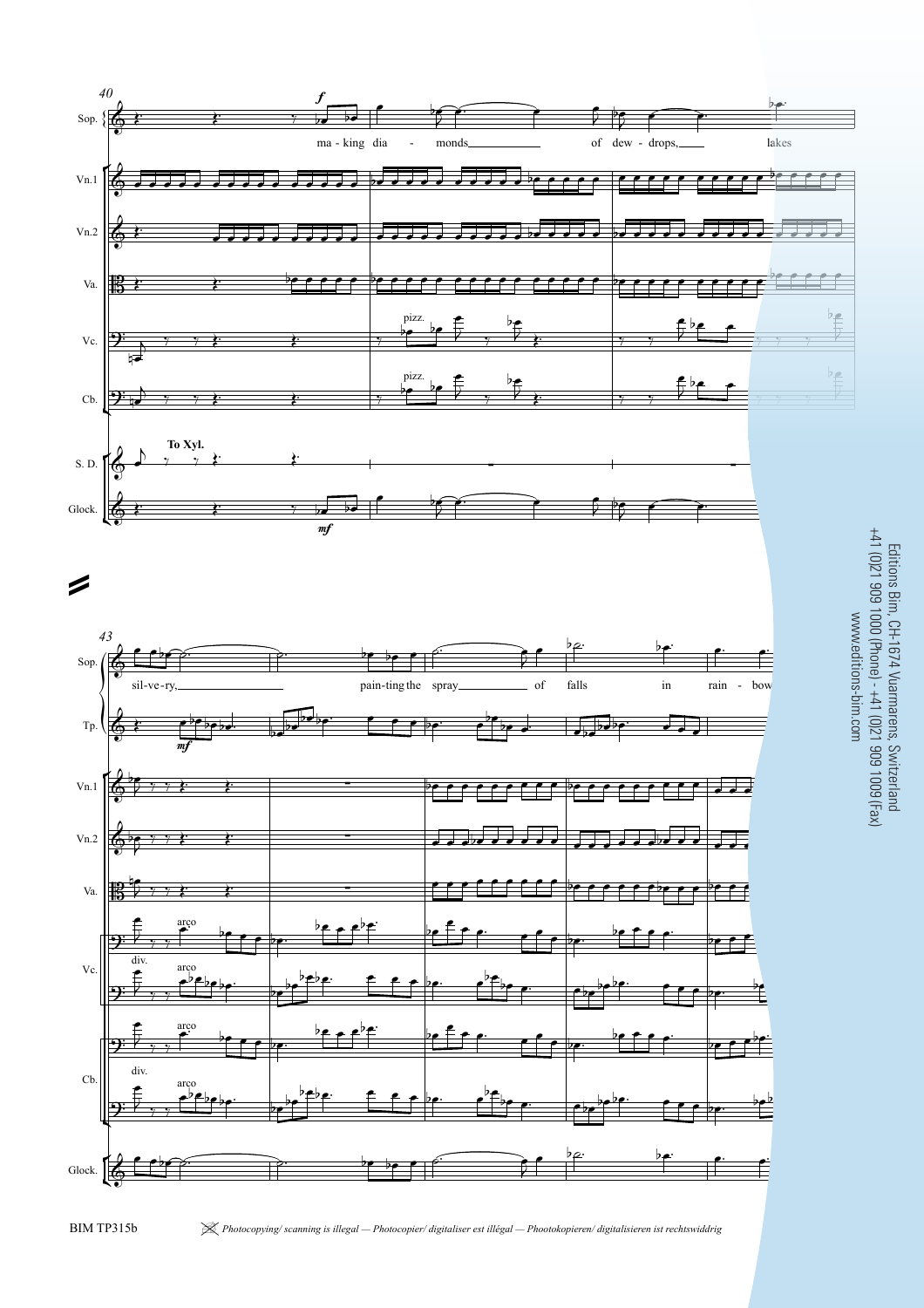

Editions Bim, CH-1674 Vuarmarens, Switzerland<br>+41 (0)21 909 1000 (Phone) - +41 (0)21 909 1009 (Fax) +41 (0)21 909 1000 (Phone) - +41 (0)21 909 1009 (Fax) Editions Bim, CH-1674 Vuarmarens, Switzerland

<sup>26</sup> <sup>|</sup> *Photocopying/ scanning is illegal — Photocopier/ digitaliser est illégal — Phootokopieren/ digitalisieren ist rechtswiddrig* BIM TP315b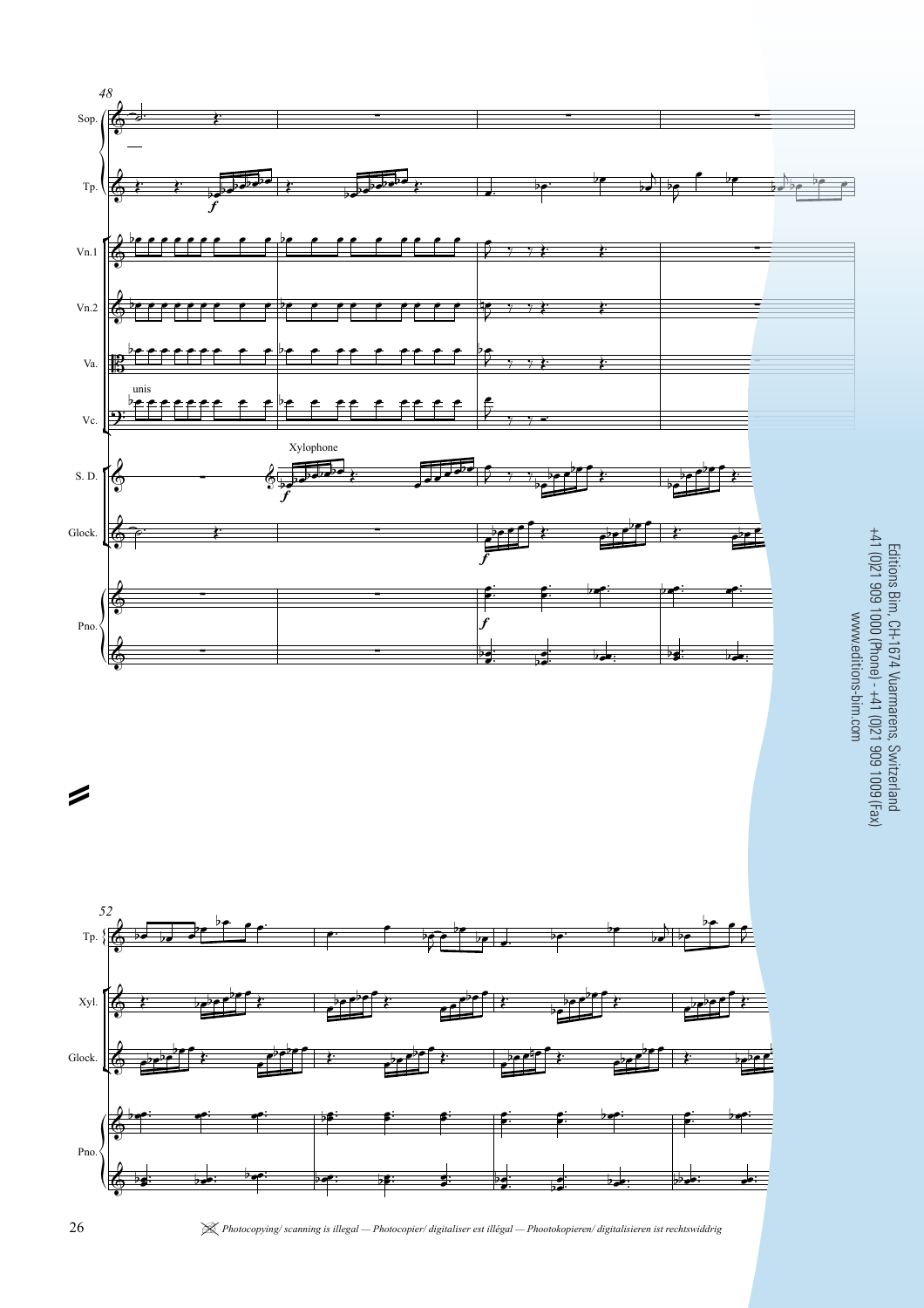

Editions Bim, CH-1674 Vuarmarens, Switzerland +41 (0)21 909 1000 (Phone) - +41 (0)21 909 1009 (Fax)

¢

 $\mathbf{P}$ 

<u>.</u>

mp

mp

mp

Vc.

Cb.

BIM TP315b <sup>|</sup> *Photocopying/ scanning is illegal — Photocopier/ digitaliser est illégal — Phootokopieren/ digitalisieren ist rechtswiddrig* 27

<u>be be we be be e</u> be be a <u>me de </u>

<u>be per so per per so per per so per per die:</u>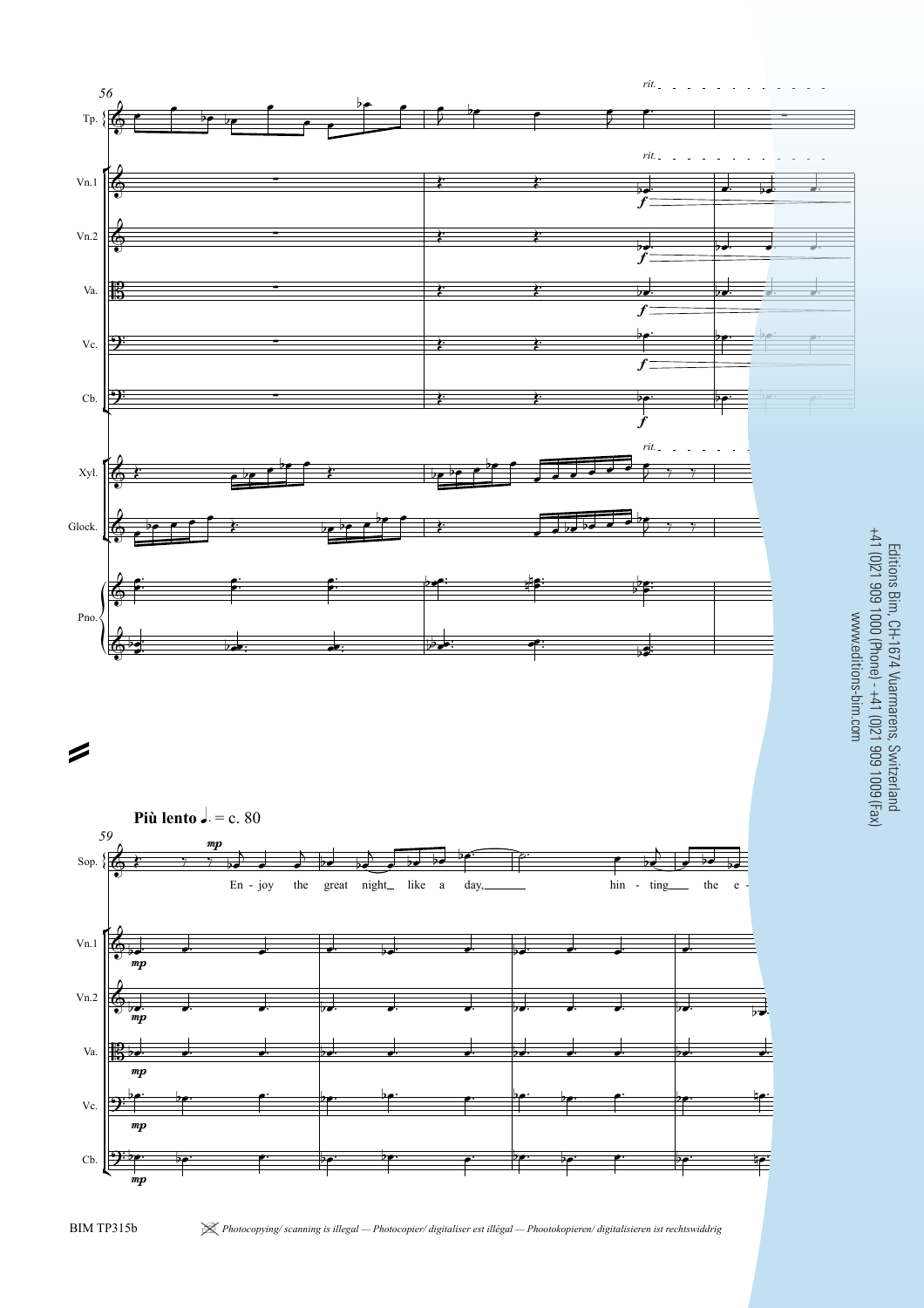

 $\mathcal{L}$  and the set of the set of the set of the set of the set of the set of the set of the set of the set of the set of the set of the set of the set of the set of the set of the set of the set of the set of the set of



Editions Bim, CH-1674 Vuarmarens, Switzerland +41 (0)21 909 1000 (Phone) - +41 (0)21 909 1009 (Fax) www.editions-bim.com

28 *Photocopying/ scanning is illegal — Photocopier/ digitaliser est illégal — Phootokopieren/ digitalisieren ist rechtswiddrig*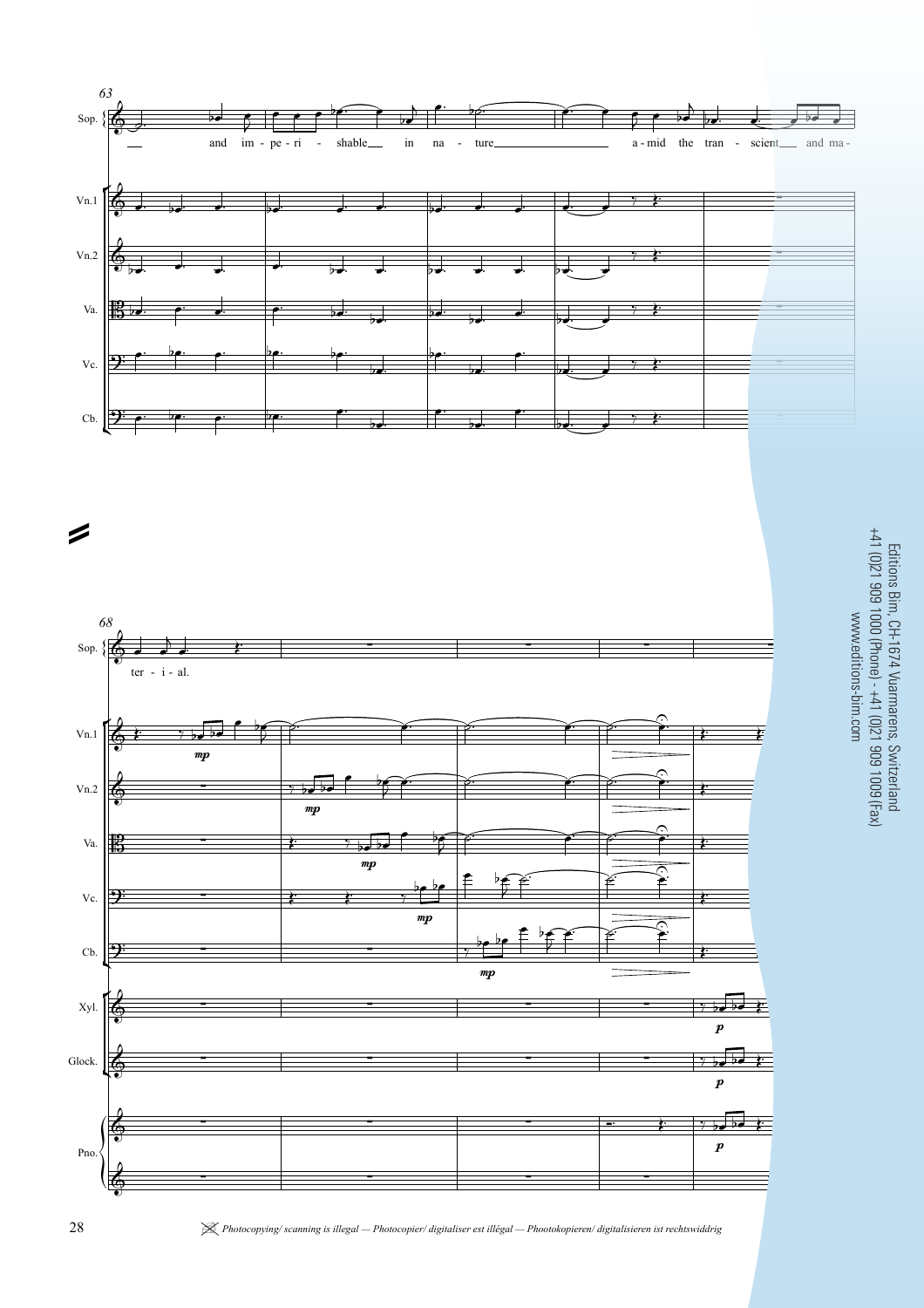## **IV - Voice in the Wilderness**



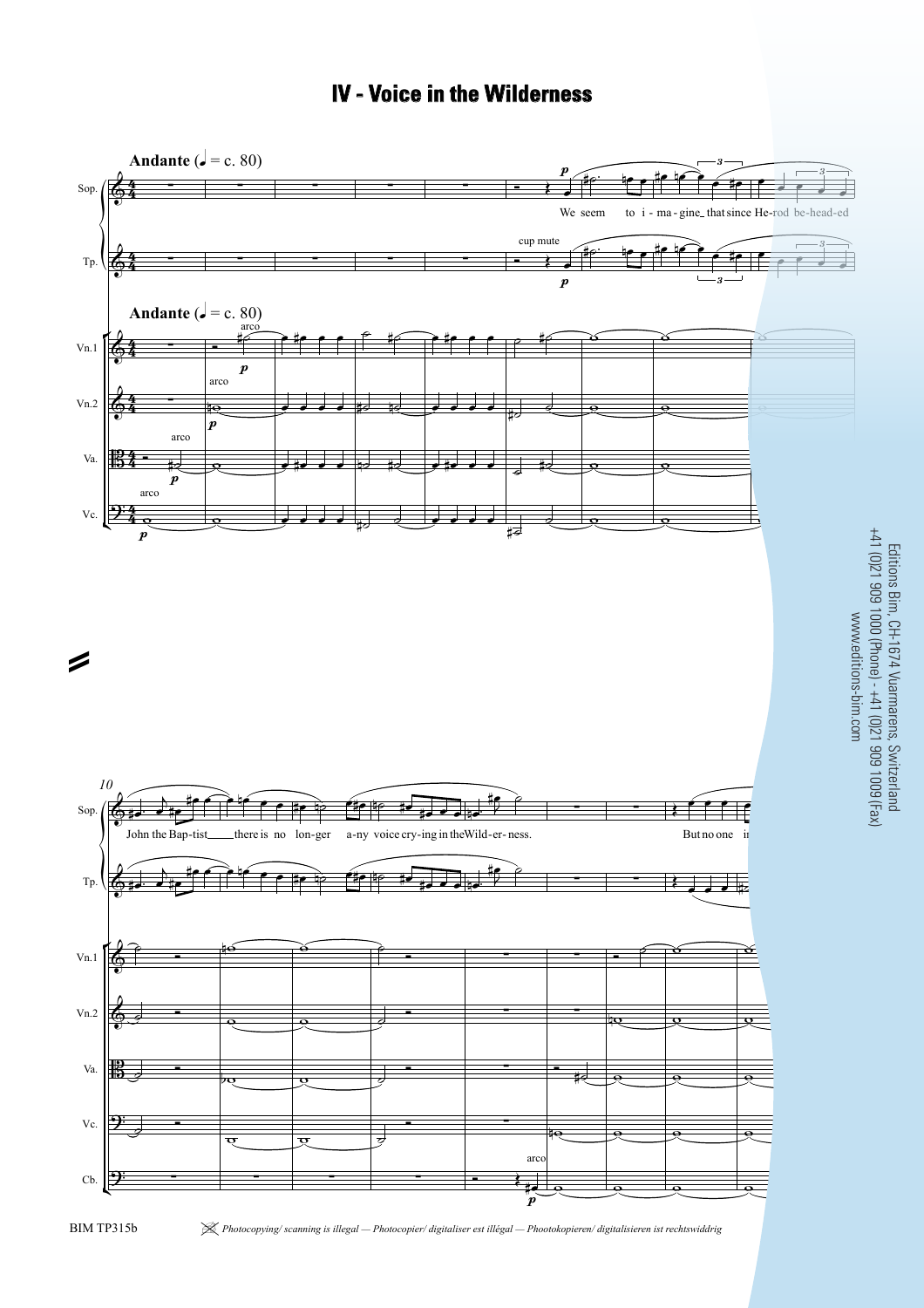

30 <sup>|</sup> *Photocopying/ scanning is illegal — Photocopier/ digitaliser est illégal — Phootokopieren/ digitalisieren ist rechtswiddrig* BIM TP315b

Editions Bim, CH-1674 Vuarmarens, Switzerland<br>+41 (0)21 909 1000 (Phone) - +41 (0)21 909 1009 (Fax) +41 (0)21 909 1000 (Phone) - +41 (0)21 909 1009 (Fax) Editions Bim, CH-1674 Vuarmarens, Switzerland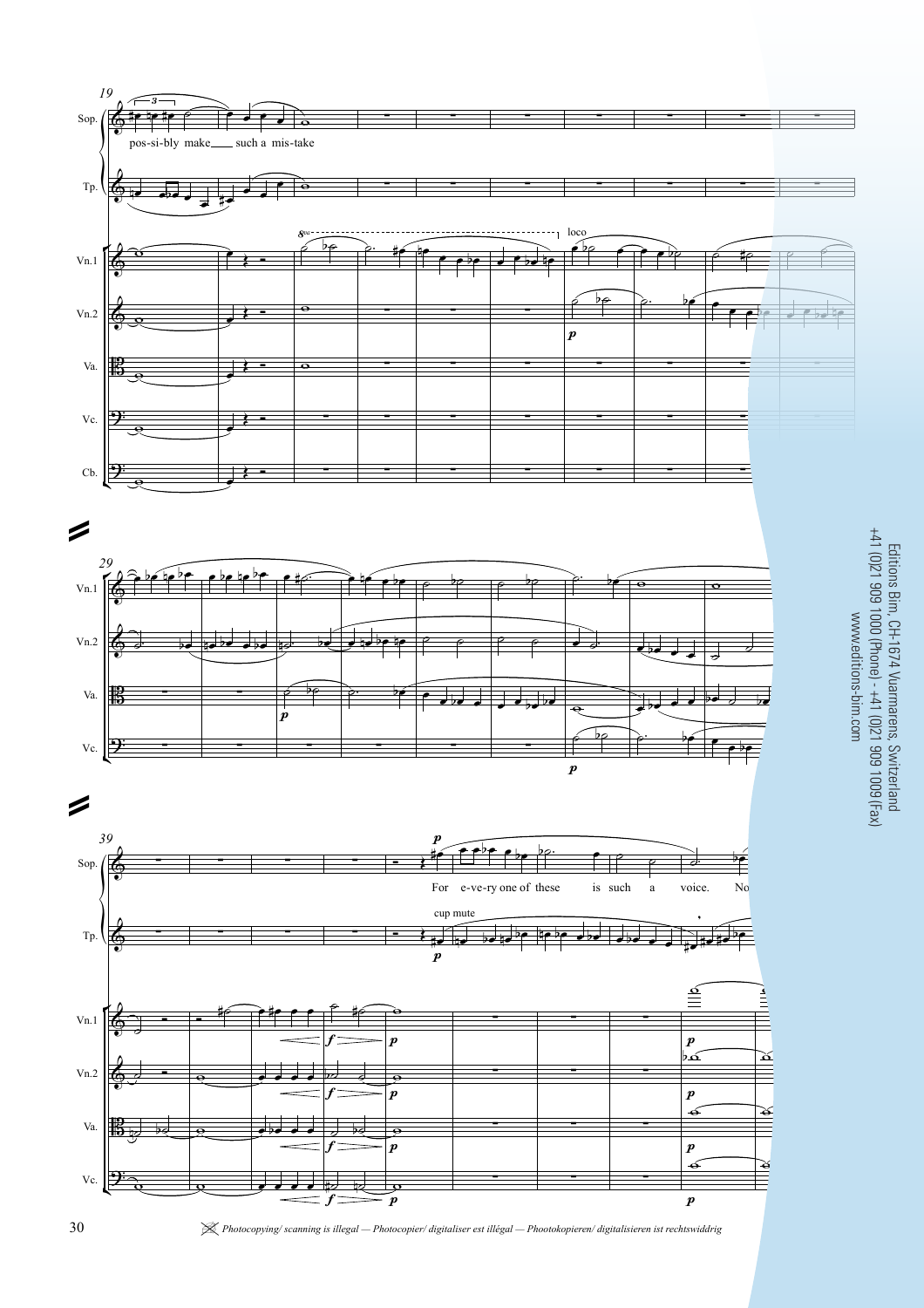V - Spring



 $\mathcal K$  Photocopying/scanning is illegal - Photocopier/digitaliser est illégal - Phootokopieren/digitalisieren ist rechtswiddrig

Editions Bim, CH-1674 Vuarmarens, Switzerland<br>+41 (0)21 909 1000 (Phone) - +41 (0)21 909 1009 (Fax) www.editions-bim.com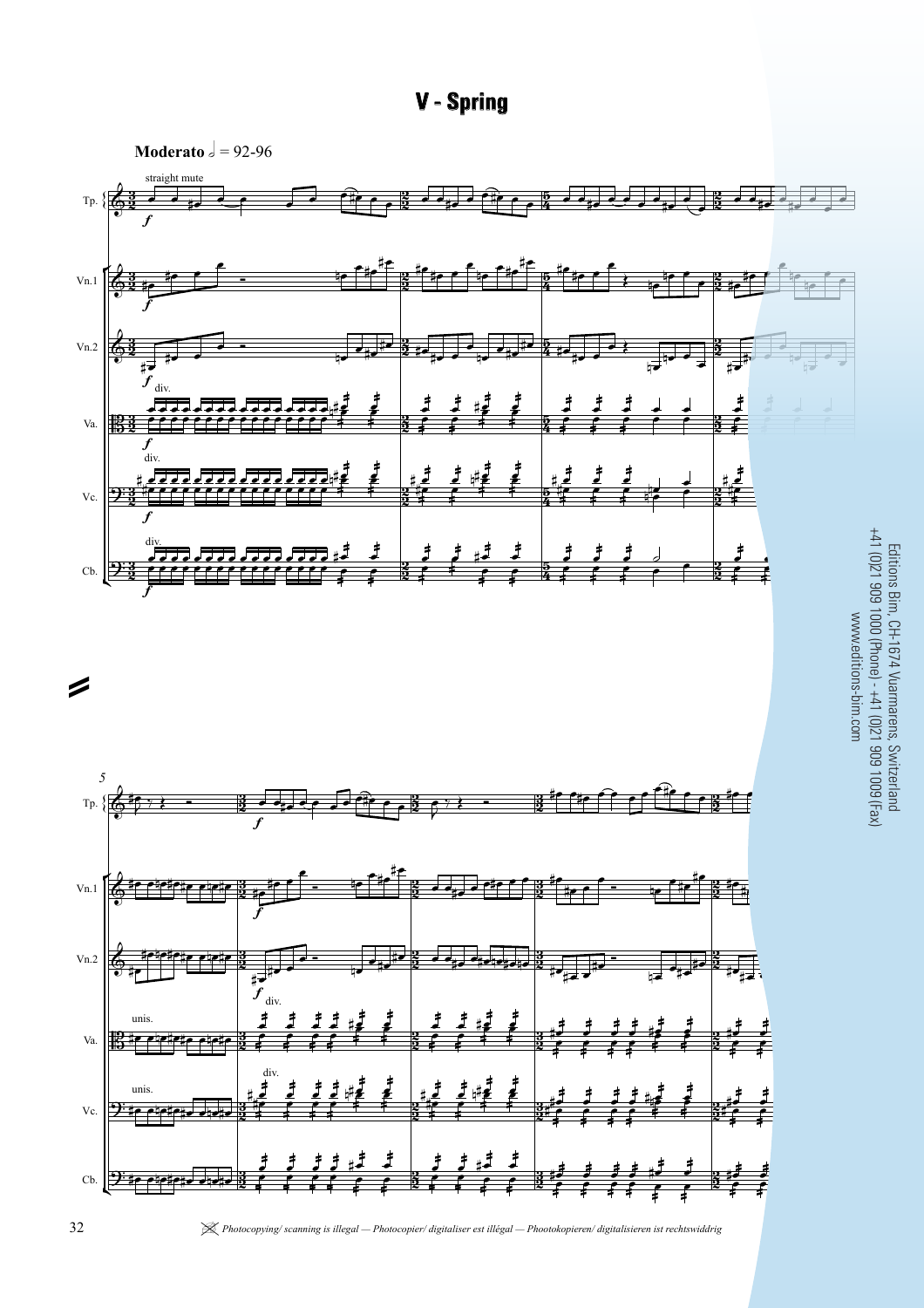



 $\mathcal K$  Photocopying/scanning is illegal - Photocopier/digitaliser est illégal - Phootokopieren/digitalisieren ist rechtswiddrig

Editions Bim, CH-1674 Vuarmarens, Switzerland<br>+41 (0)21 909 1000 (Phone) - +41 (0)21 909 1009 (Fax)<br>www.editions-bim.com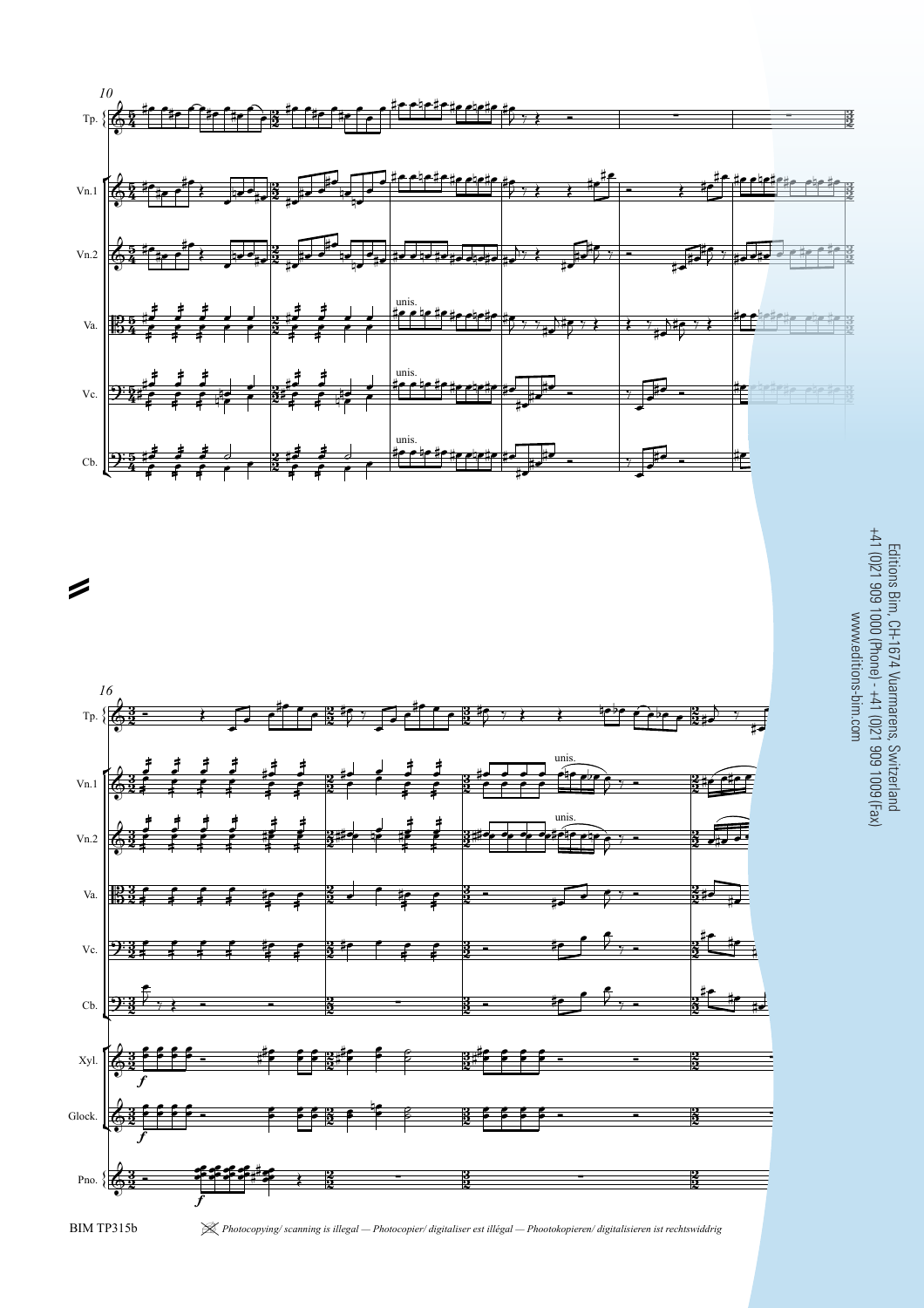

Ļ

 $\mathfrak{m}p$ 

Pno. 活

34

 $\cancel{\mathcal{K}}$  Photocopying/scanning is illegal - Photocopier/digitaliser est illégal - Phootokopieren/digitalisieren ist rechtswiddrig

Editions Bim, CH-1674 Vuarmarens, Switzerland<br>+41 (0)21 909 1000 (Phone) - +41 (0)21 909 1009 (Fax)<br>www.editions-bim.com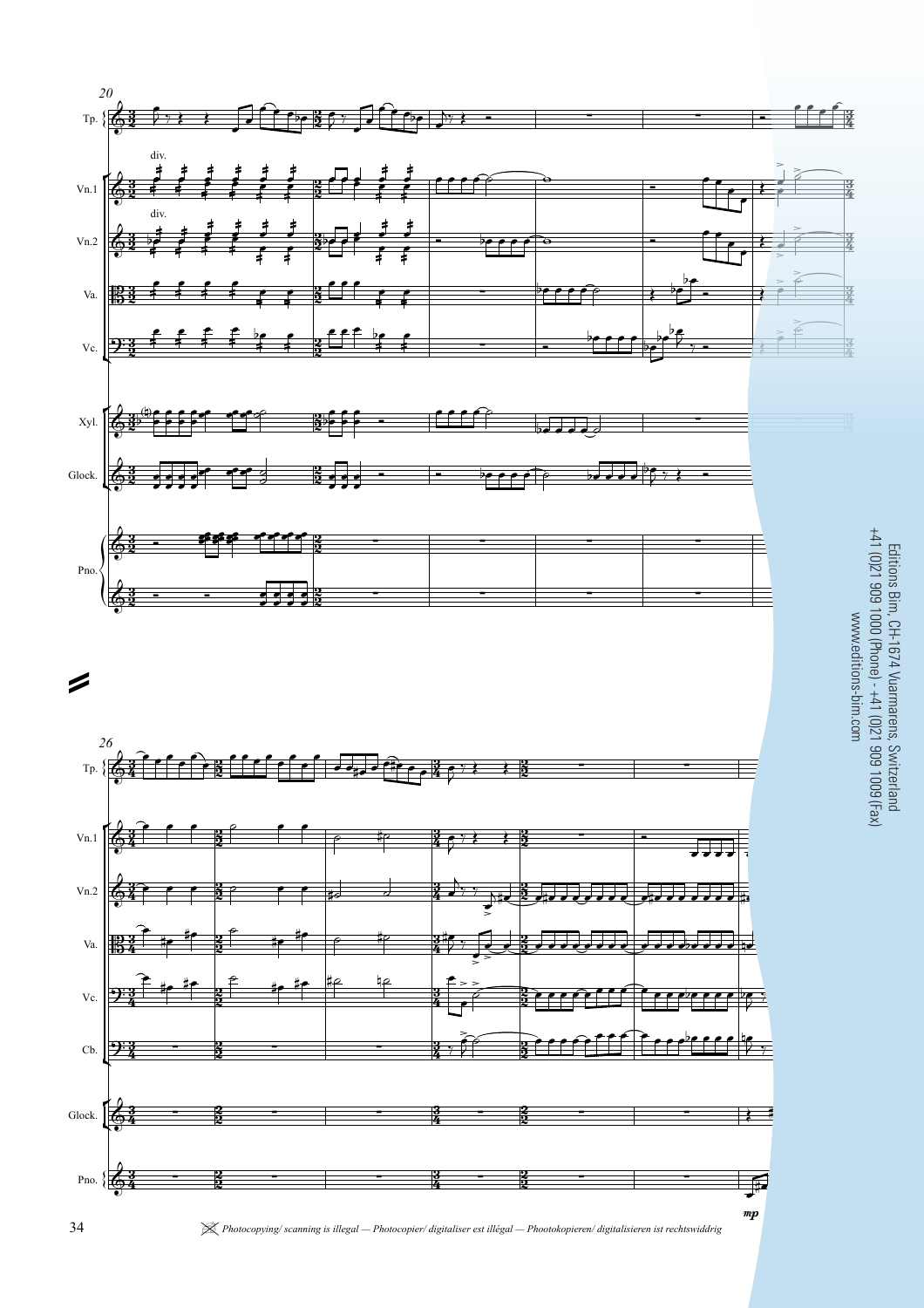## **VI - Epilogue - Men**



40 <sup>|</sup> *Photocopying/ scanning is illegal — Photocopier/ digitaliser est illégal — Phootokopieren/ digitalisieren ist rechtswiddrig* BIM TP315b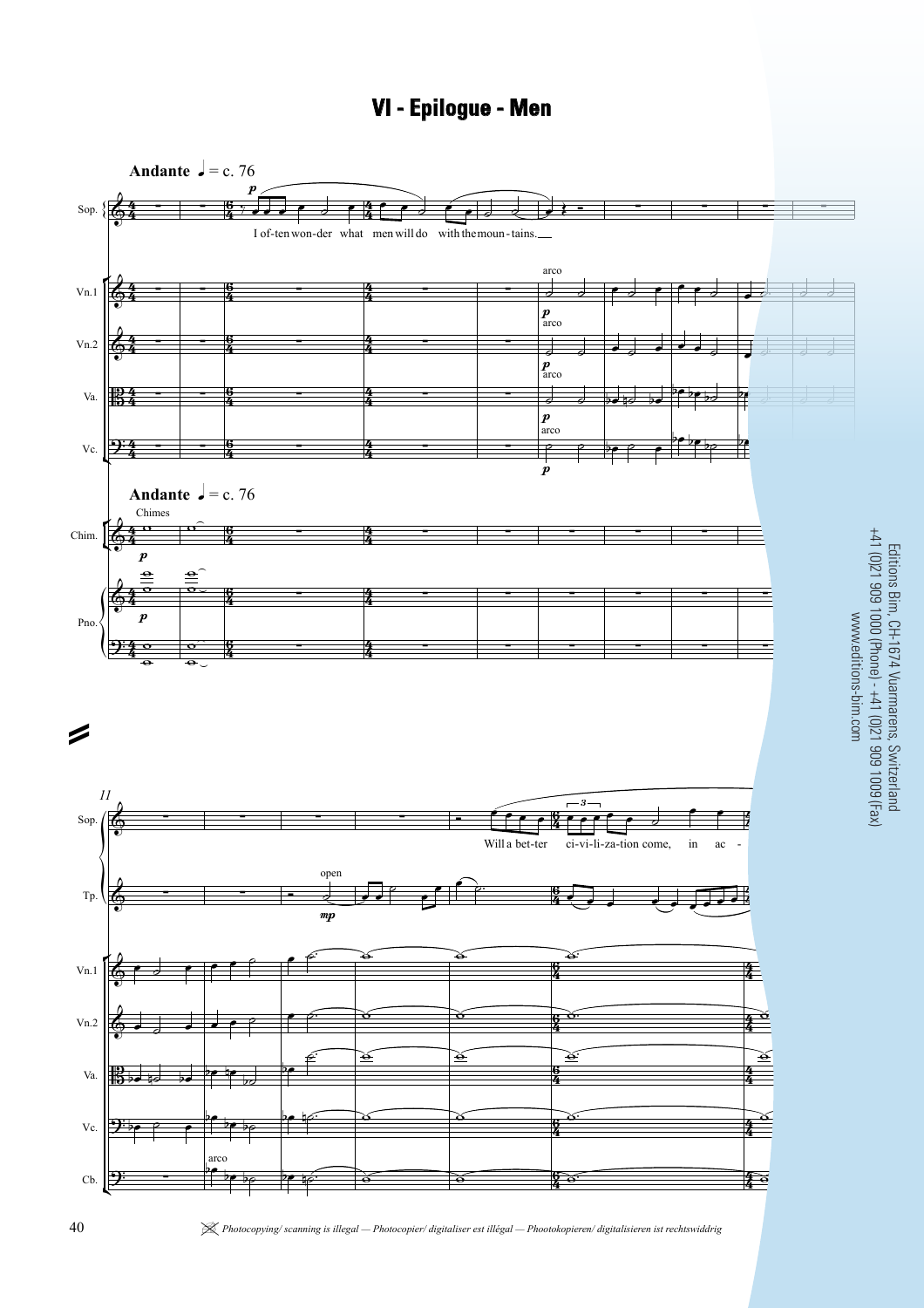





BIM TP315b <sup>|</sup> *Photocopying/ scanning is illegal — Photocopier/ digitaliser est illégal — Phootokopieren/ digitalisieren ist rechtswiddrig* 41